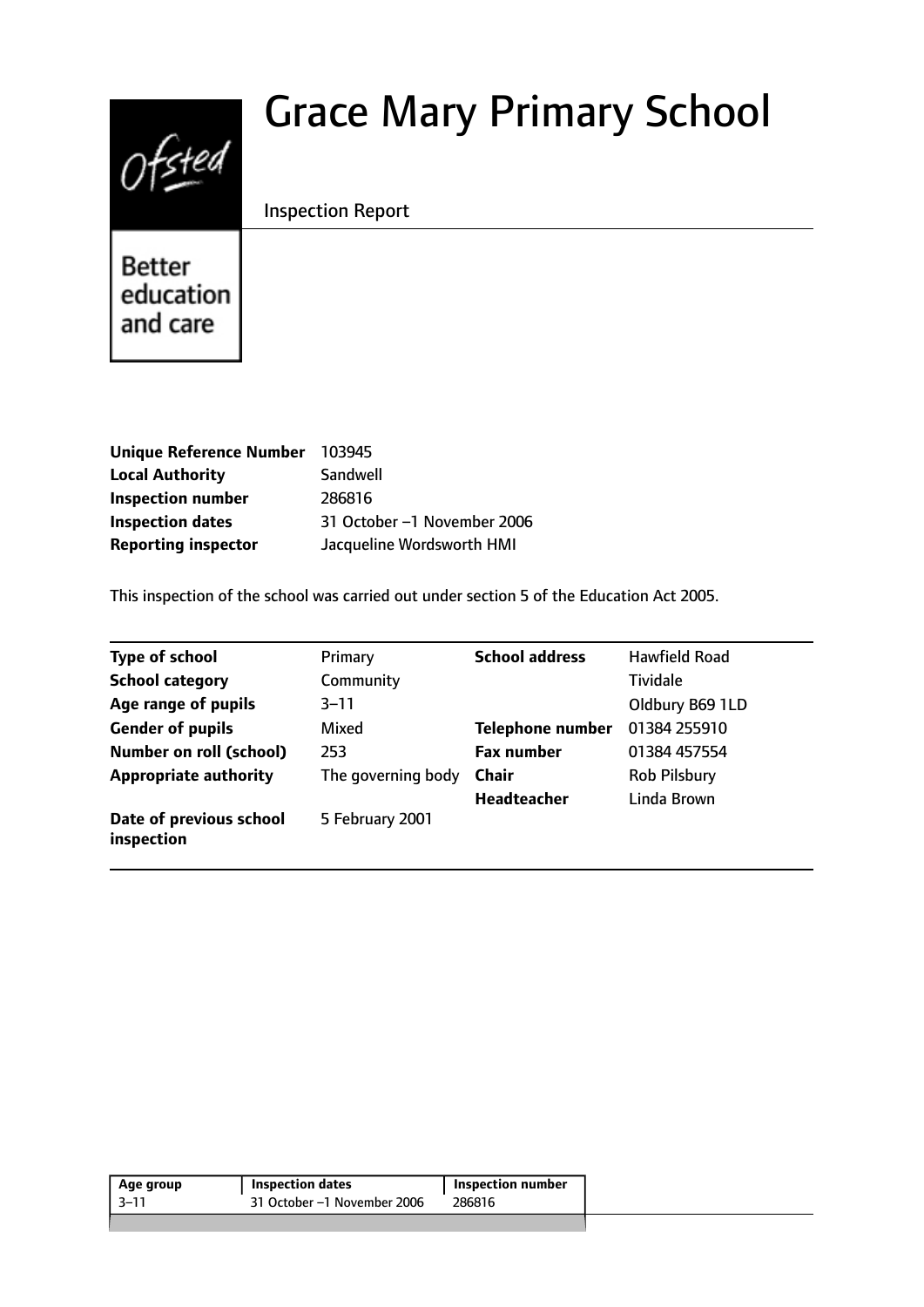© Crown copyright 2006

Website: www.ofsted.gov.uk

This document may be reproduced in whole or in part for non-commercial educational purposes, provided that the information quoted is reproduced without adaptation and the source and date of publication are stated.

Further copies of this report are obtainable from the school. Under the Education Act 2005, the school must provide a copy of this report free of charge to certain categories of people. A charge not exceeding the full cost of reproduction may be made for any other copies supplied.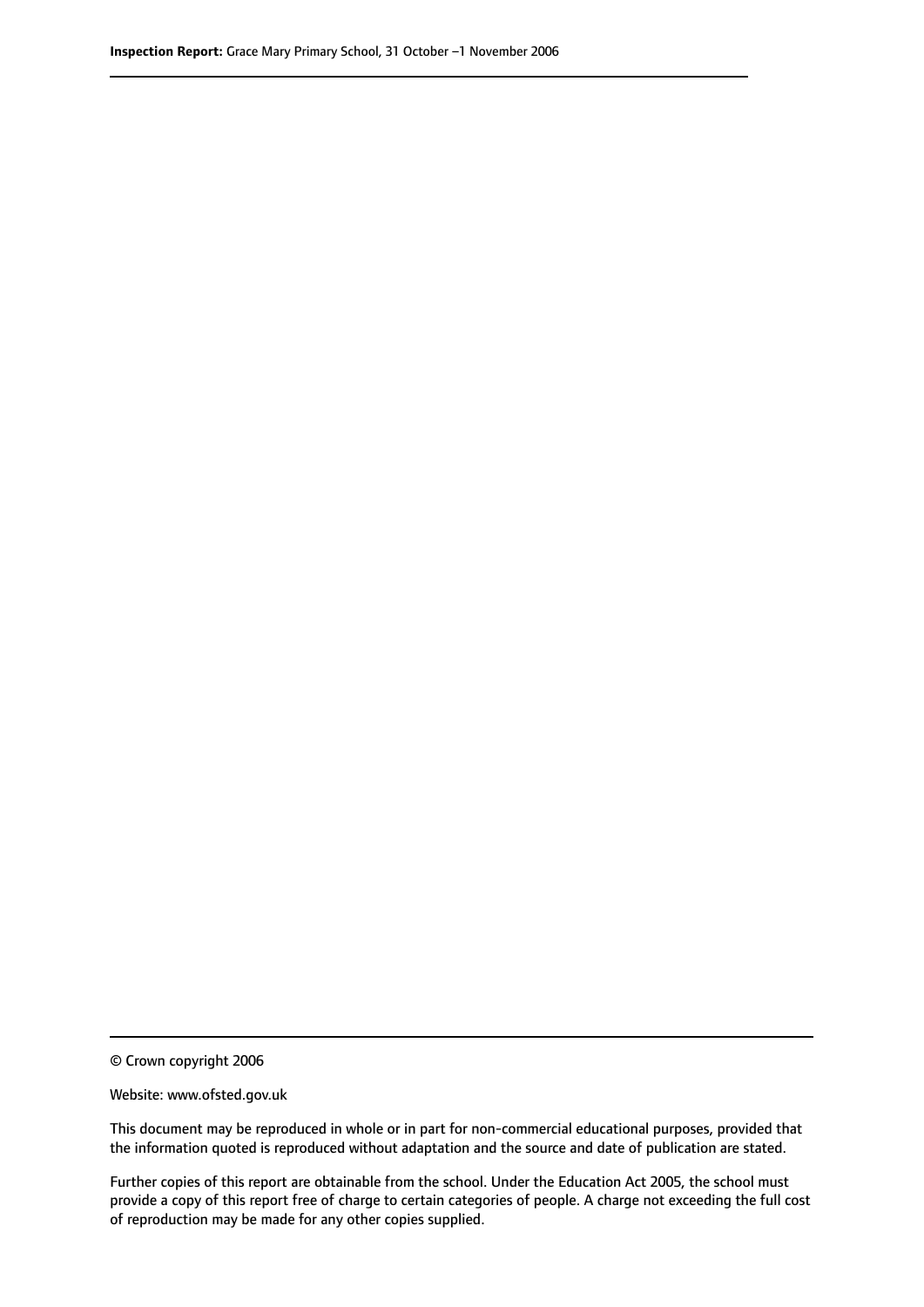# **Introduction**

The inspection was carried out by one of Her Majesty's Inspectors and two Additional Inspectors.

# **Description of the school**

Grace Mary Primary School is an average-sized primary school whose pupils come from diverse social and economic backgrounds. The proportion of pupils having learning difficulties and disabilities is broadly in line with the national picture is broadly in line with the national picture. A third of the pupils are eligible for free school meals and this is higher than is the case nationally. The school holds Active Mark Gold and Healthy School Gold status. A new headteacher was appointed in September 2005.

### **Key for inspection grades**

| Grade 1 | Outstanding  |
|---------|--------------|
| Grade 2 | Good         |
| Grade 3 | Satisfactory |
| Grade 4 | Inadequate   |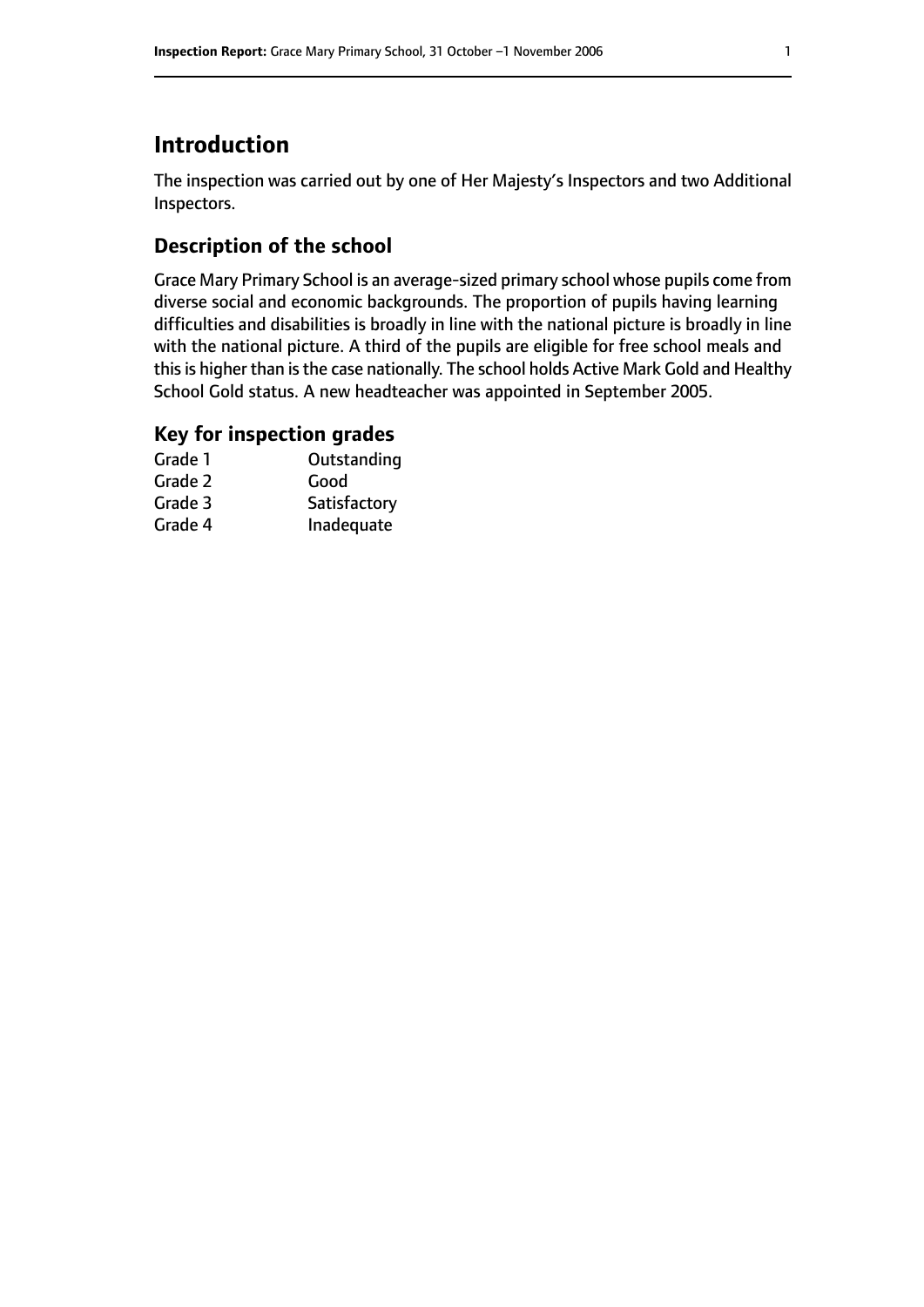# **Overall effectiveness of the school**

#### **Grade: 3**

This is a satisfactory school with particular strengths in the pupils' personal development and in the provision for children in the Foundation Stage. The school works well with families and the local community to achieve a safe and healthy school. Attendance is good. There is a positive ethos and the children make good progress in their spiritual, moral, cultural and social development. The pupils' good attitudes and positive social skills, including a keen awareness of others, stand them in good stead for the next stage of their education, although limited progress in developing their key academic skills holds them back.

Achievement is satisfactory. On joining the school in the Foundation Stage, new children are accurately assessed to establish their starting point and this information is used to carefully plan for their next steps in learning. As a result of this good planning and good teaching, they make good progress from low starting points. Further up the school, progress stalls. The quality of teaching and learning is satisfactory but too variable, ranging from inadequate to good. Typically, lessons consist of a demonstration by the teacher followed by routine exercises that consolidate skills but offer little challenge. Pupils have too few opportunities to develop reasoning, problem solving or investigatory skills or to write at length. Standards in reading, writing and mathematics are broadly average by the end of Key Stage 1 but remain so by the time pupils leave at the end of Key Stage 2, in spite of good teaching in Year 6.

The school has rightly identified that assessment information could be used more effectively in Key Stages 1 and 2 to give all pupils, but especially the potentially higher attainers, more challenging and personal targets to aim for so that they make as much progress as possible. Literacy and numeracy targets have been set for groups of pupils and these are sometimes displayed in the pupils' books. However, there is little linkage between these targets and the intended learning identified for future lessons. Marking is not completed often enough; furthermore, it rarely refers explicitly to pupils' targets and generally does not indicate what the pupils need to do to improve.

The curriculum meets basic statutory requirements, but there is considerable imbalance between subjects. In too many classes, literacy and numeracy lessons are too long and dominate the timetable, leaving insufficient time for other subjects.

The relatively new headteacher has a clear vision for the school and is fully aware of the steps that are required to achieve it. Based upon a clear understanding of the school's strengths and weaknesses, she has taken steps to strengthen the underdeveloped roles and responsibilities of the senior and middle managers, especially in developing their skills in checking the quality of teaching and its impact on pupils' learning. The school now has a sound capacity to improve further.

#### **What the school should do to improve further**

• Improve the quality of teaching by sharing the good practice which engages pupils more effectively in their learning.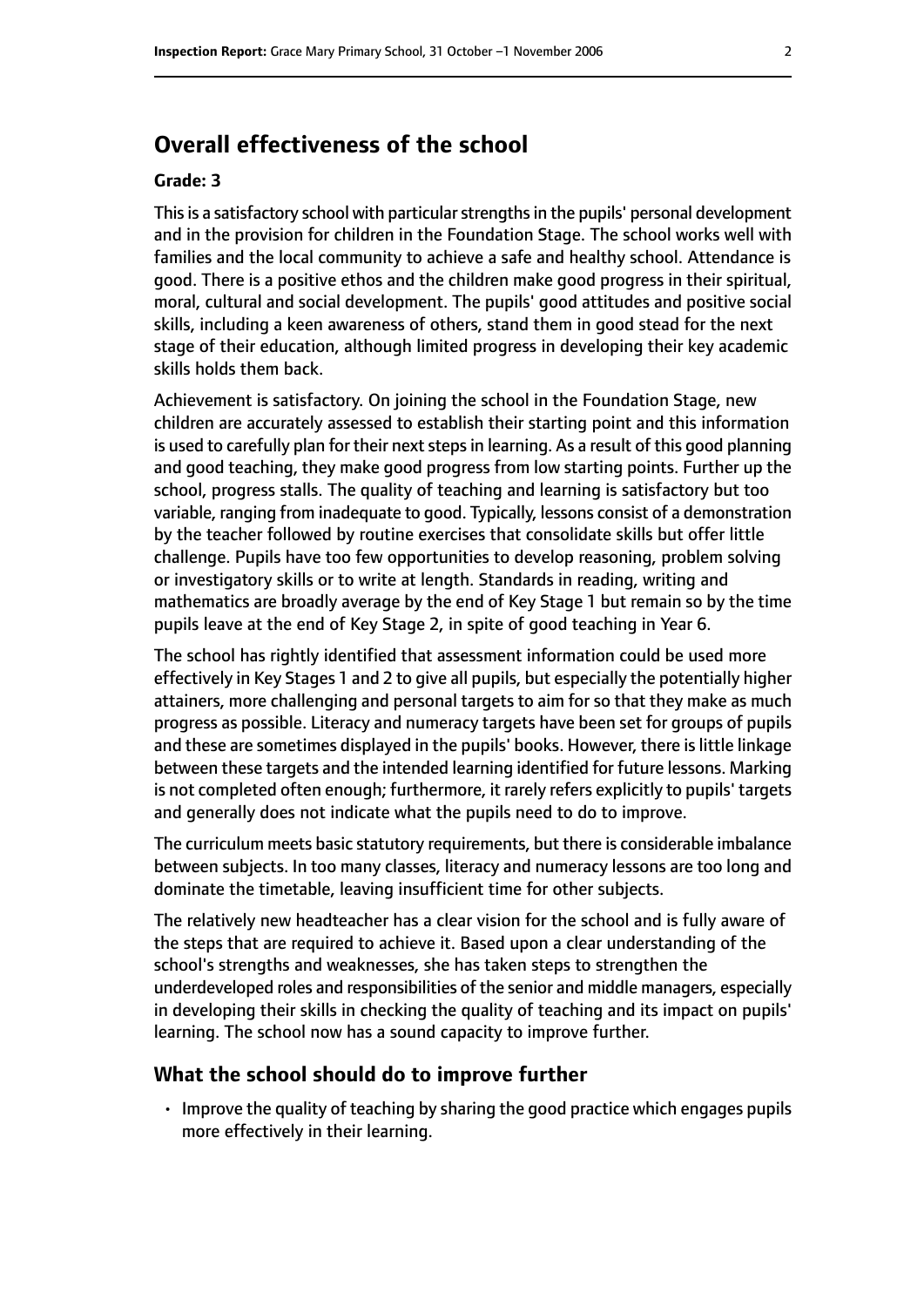- Make more effective use of assessment information and marking to set individual targets for improvement so that pupils know exactly what they have to do to improve their work.
- Improve the skills of all leaders and managers in the monitoring of teaching and learning and assessing the effectiveness of their actions on raising standards.
- Ensure that the curriculum is fully adapted to meet the needs of all pupils by making sure that lessons are not too long and that subjects other than English, mathematics and science are given more prominence.

# **Achievement and standards**

#### **Grade: 3**

When they start in the Nursery, children's knowledge and skills are low. Their oral language and communication skills are particularly weak, as are their personal, social and emotional skills. They make good progress through the Foundation Stage, due to the effective support provided by their teachers. However, the standards they reach at the end of the Reception Year are still below the national expectations for their age. Pupils make satisfactory and sometimes good progress in Key Stage 1, but they are still hampered by their limited vocabulary and difficulties in applying their knowledge in new situations. This particularly affects their writing skills but even so, pupils attain broadly average standards at the end of Year 2.

This promising early start is not built on well enough in Key Stage 2. Too much is left until Year 6, where pupils make rapid gains in their learning due to the effective teaching they receive. As a result, pupils reach average standards but have made satisfactory overall progress by the time they leave the school.

# **Personal development and well-being**

#### **Grade: 2**

Personal development is good. Pupils are proud of their school. They are well behaved. When teaching is effective, they enjoy their lessons and are keen to achieve, but variations in teaching quality mean that this does not happen in enough lessons. Attendance is above average and a number of pupils take advantage of a scheme to 'buy back' time lost through absence by attending activities outside the school day. The school has sound procedures for considering pupils' views and providing opportunities to make a difference. The school council meets regularly and members are proud of how their actions have contributed to changes within the school. For example, the pupils have written the school's motto and devised the school's code of behaviour, which the older pupils ensure is followed by acting as prefects and buddies to the younger children.

The school ensures that pupils are made well aware of how to stay safe and be healthy. This is reflected in the large number of pupils who participate in the wide variety of after-school sporting clubs. The programme for pupils' personal development provides a firm foundation for them to develop a sense of self and what it means to be part of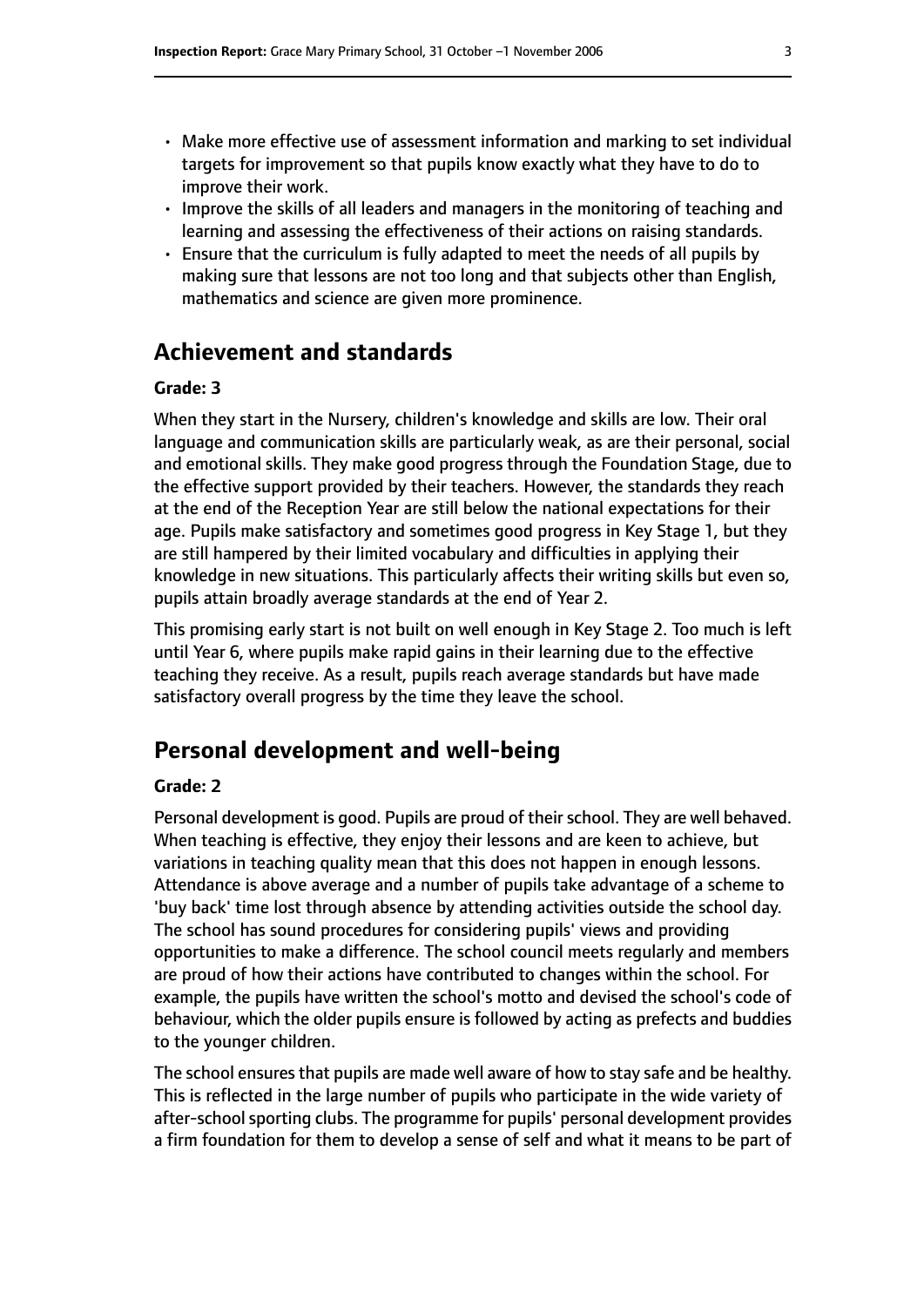a community. This is particularly evident in the provision in the nurture group, with targeted support for individual children to enable them to develop their social skills.

# **Quality of provision**

#### **Teaching and learning**

#### **Grade: 3**

Overall, the quality of teaching is satisfactory, with some good features seen during the inspection, especially in the Foundation Stage. Here teaching is good. The teachers' expectations are appropriately high, with the work pitched at the right level to build on the pupils' existing understanding. Teachers know what they want the children to learn. They provide exciting and relevant experiences, which not only capture and fire the children's imagination but also clearly motivate them to strive harder for success. For example, children in Reception were excited about going on a 'Bear Hunt'. This lesson clearly brought the story to life for the children, and they were keen to achieve the task of following a map to find the bear. Nevertheless, there is much teaching in other parts of the school that is mundane and fails to excite the pupils' interest. In particular, work for the higher-attaining pupils is too easy and so they lose interest because the pace of learning is too slow. There is too much emphasis on imparting knowledge as opposed to encouraging them to question ideas or discuss opinions to extend their understanding. Teaching assistants and learning mentors are capable, competent, and highly valued members of the teaching team. They provide unobtrusive and sensitive support for children who have difficulties with aspects of their work.

#### **Curriculum and other activities**

#### **Grade: 3**

The curriculum is satisfactory. All subjects are adequately covered, but too much time is allocated to English. This time is not always used well enough; for example, in guided reading sessions, pupils are often given mundane tasks to complete. The school is beginning to adapt national guidelines to cater for the interests and enjoyment of its pupils. However, teachers' planning does not always take sufficient account of pupils' individual needs, especially for the more able. Provision for information and communication technology (ICT) is much improved since the last inspection, but there are too few opportunities for pupils to use their literacy, numeracy and ICT skills to support their learning in other subjects. The curriculum in the Foundation Stage meets the needs of the children well. However, the school is rightly looking to further develop the outdoor areas to provide a more attractive and purposeful learning environment.

#### **Care, guidance and support**

#### **Grade: 3**

Care, guidance and support are satisfactory overall. The care and support provided for pupils are good. Pupils have strong and trusting relationships with adults. These support learning and personal development very well. The pupils are clear and confident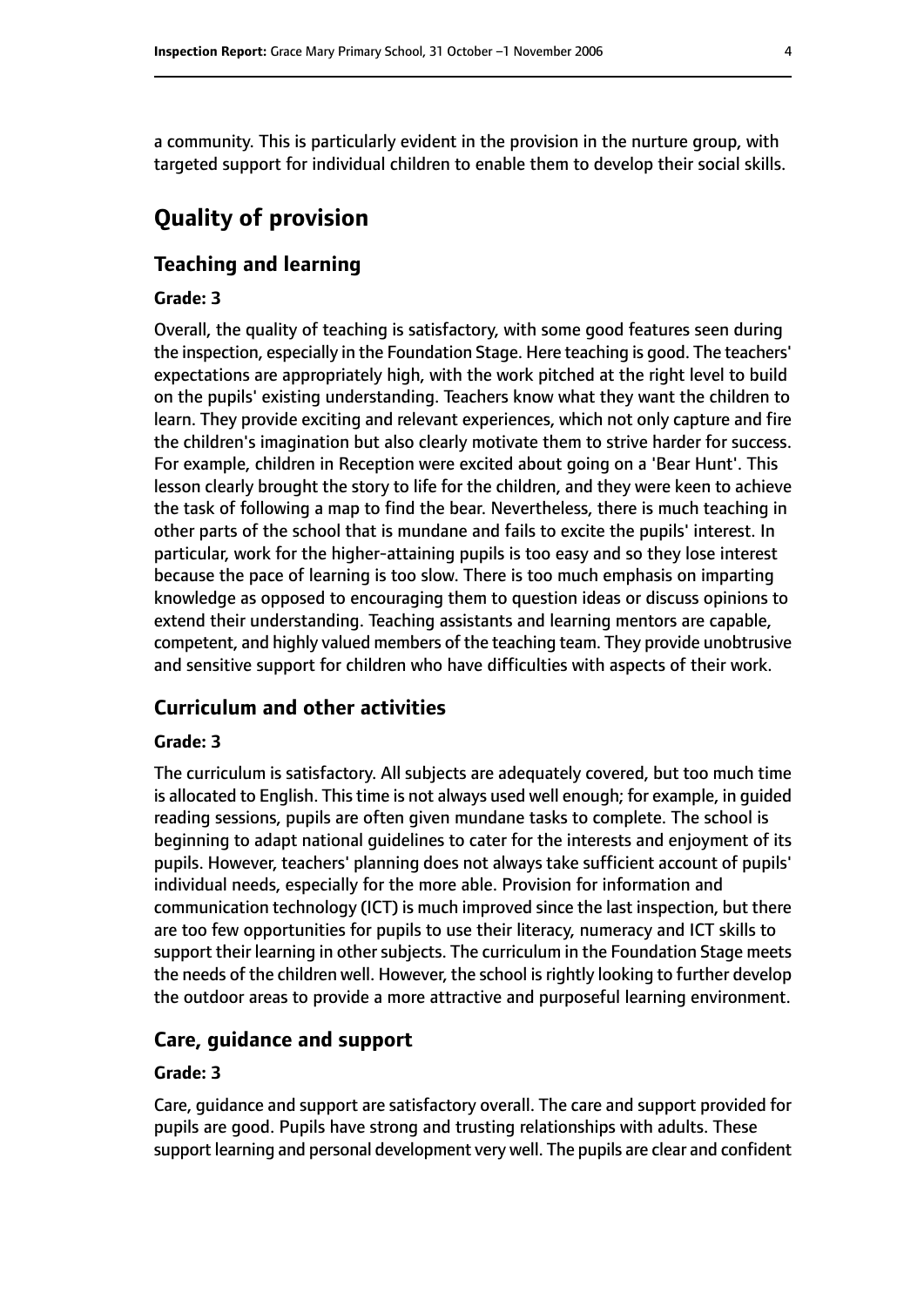about whom they can turn to for help. Academic guidance is satisfactory. There are some examples of target setting and analytical marking, but these are inconsistent across the school. Too few pupils are clear about how to take the next steps in their learning or are involved in setting their own targets to reflect their perceived needs. Procedures for child protection are robust and the school takes health and safety issues very seriously. Most parents are confident that their children are cared for well. Pupils express a similar view. Good behaviour management systems result in good relationships throughout the school.

## **Leadership and management**

#### **Grade: 3**

The leadership of the headteacher is good. She demonstrates commitment to improve the standard of education provided. For example, policies are regularly reviewed and revised to improve them. She listens to and consults staff, governors, parents and children so that all feel involved in their school. The school's procedures for monitoring teaching and tracking pupils' progress are satisfactory. Both are becoming more rigorous and robust as the result of the work of the headteacher. She has produced a school improvement plan designed to take the school forward which communicates her vision and provides a clear direction for staff to follow. However, the plan does not always ensure that action taken to improve the effectiveness of the school impacts directly on pupils' learning. The school gathers a wealth of information about pupils' progress to ensure that they keep on track and move forward. However, there is insufficient analysis of this information to personalise learning for individuals so that they know exactly what to aim for in order to improve and maximise their progress.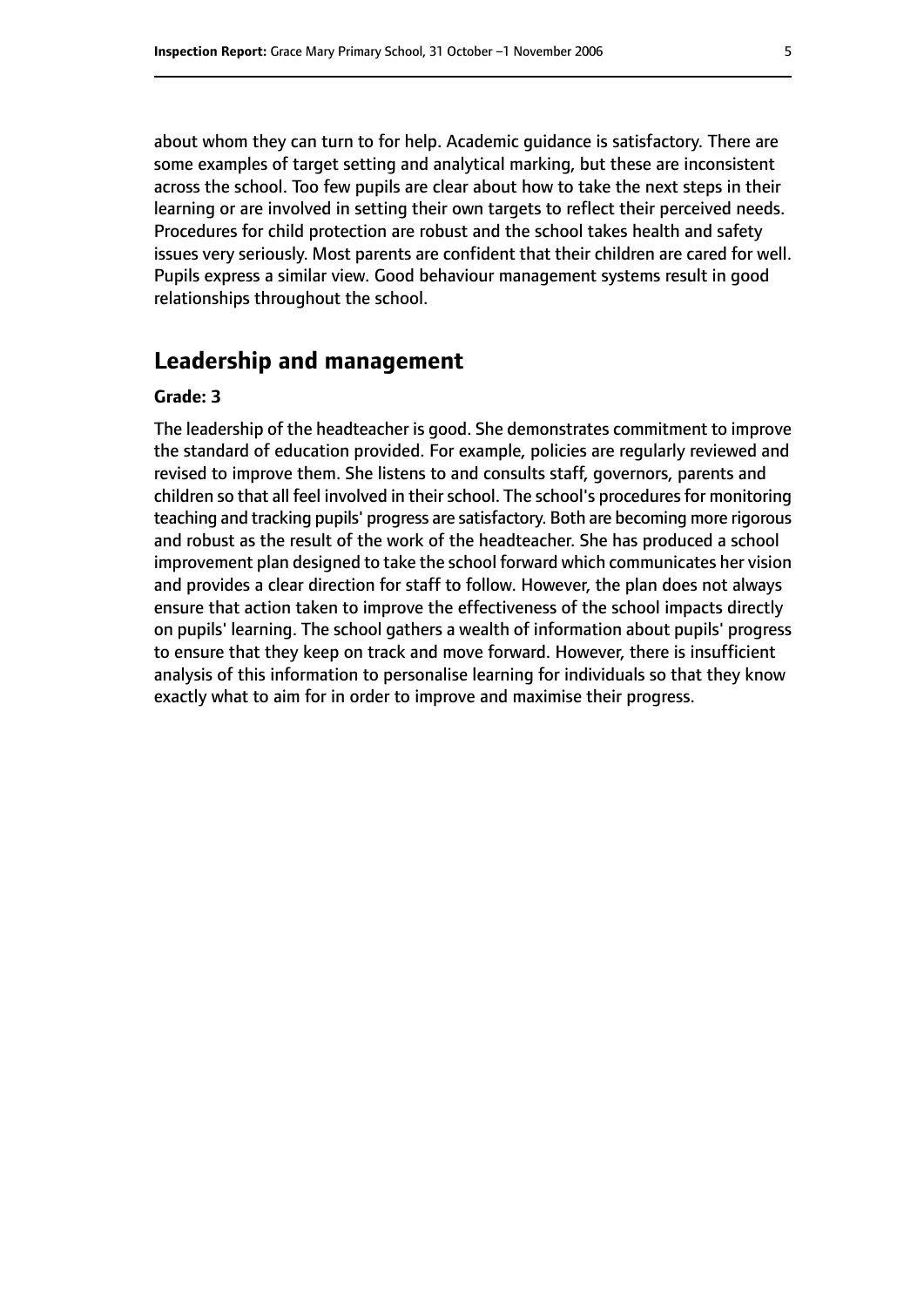**Any complaints about the inspection or the report should be made following the procedures set out inthe guidance 'Complaints about school inspection', whichis available from Ofsted's website: www.ofsted.gov.uk.**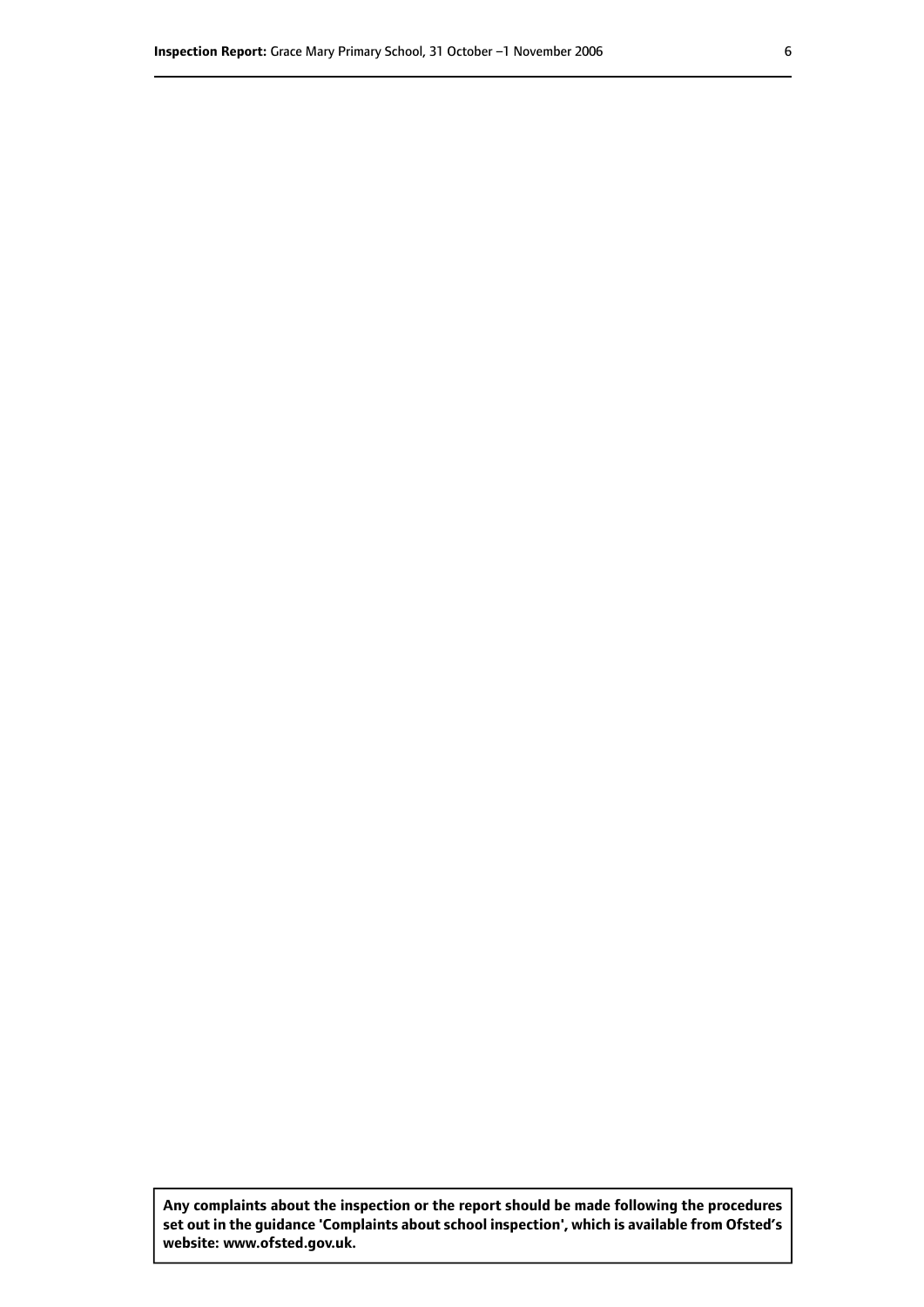# **Inspection judgements**

| Key to judgements: grade 1 is outstanding, grade 2 good, grade 3 satisfactory, and grade 4 | School         |
|--------------------------------------------------------------------------------------------|----------------|
| inadeauate                                                                                 | <b>Overall</b> |

# **Overall effectiveness**

| How effective, efficient and inclusive is the provision of education, integrated<br>care and any extended services in meeting the needs of learners? |     |
|------------------------------------------------------------------------------------------------------------------------------------------------------|-----|
| How well does the school work in partnership with others to promote learners'<br>well-being?                                                         |     |
| The quality and standards in the Foundation Stage                                                                                                    |     |
| The effectiveness of the school's self-evaluation                                                                                                    |     |
| The capacity to make any necessary improvements                                                                                                      |     |
| Effective steps have been taken to promote improvement since the last<br>inspection                                                                  | Yes |

## **Achievement and standards**

| How well do learners achieve?                                                                               |  |
|-------------------------------------------------------------------------------------------------------------|--|
| The standards <sup>1</sup> reached by learners                                                              |  |
| How well learners make progress, taking account of any significant variations between<br>groups of learners |  |
| How well learners with learning difficulties and disabilities make progress                                 |  |

## **Personal development and well-being**

| How good is the overall personal development and well-being of the<br>learners?                                  |  |
|------------------------------------------------------------------------------------------------------------------|--|
| The extent of learners' spiritual, moral, social and cultural development                                        |  |
| The behaviour of learners                                                                                        |  |
| The attendance of learners                                                                                       |  |
| How well learners enjoy their education                                                                          |  |
| The extent to which learners adopt safe practices                                                                |  |
| The extent to which learners adopt healthy lifestyles                                                            |  |
| The extent to which learners make a positive contribution to the community                                       |  |
| How well learners develop workplace and other skills that will contribute to<br>their future economic well-being |  |

## **The quality of provision**

| How effective are teaching and learning in meeting the full range of the<br>  learners' needs?                      |  |
|---------------------------------------------------------------------------------------------------------------------|--|
| $\mid$ How well do the curriculum and other activities meet the range of needs<br>$\mid$ and interests of learners? |  |
| How well are learners cared for, quided and supported?                                                              |  |

 $^1$  Grade 1 - Exceptionally and consistently high; Grade 2 - Generally above average with none significantly below average; Grade 3 - Broadly average to below average; Grade 4 - Exceptionally low.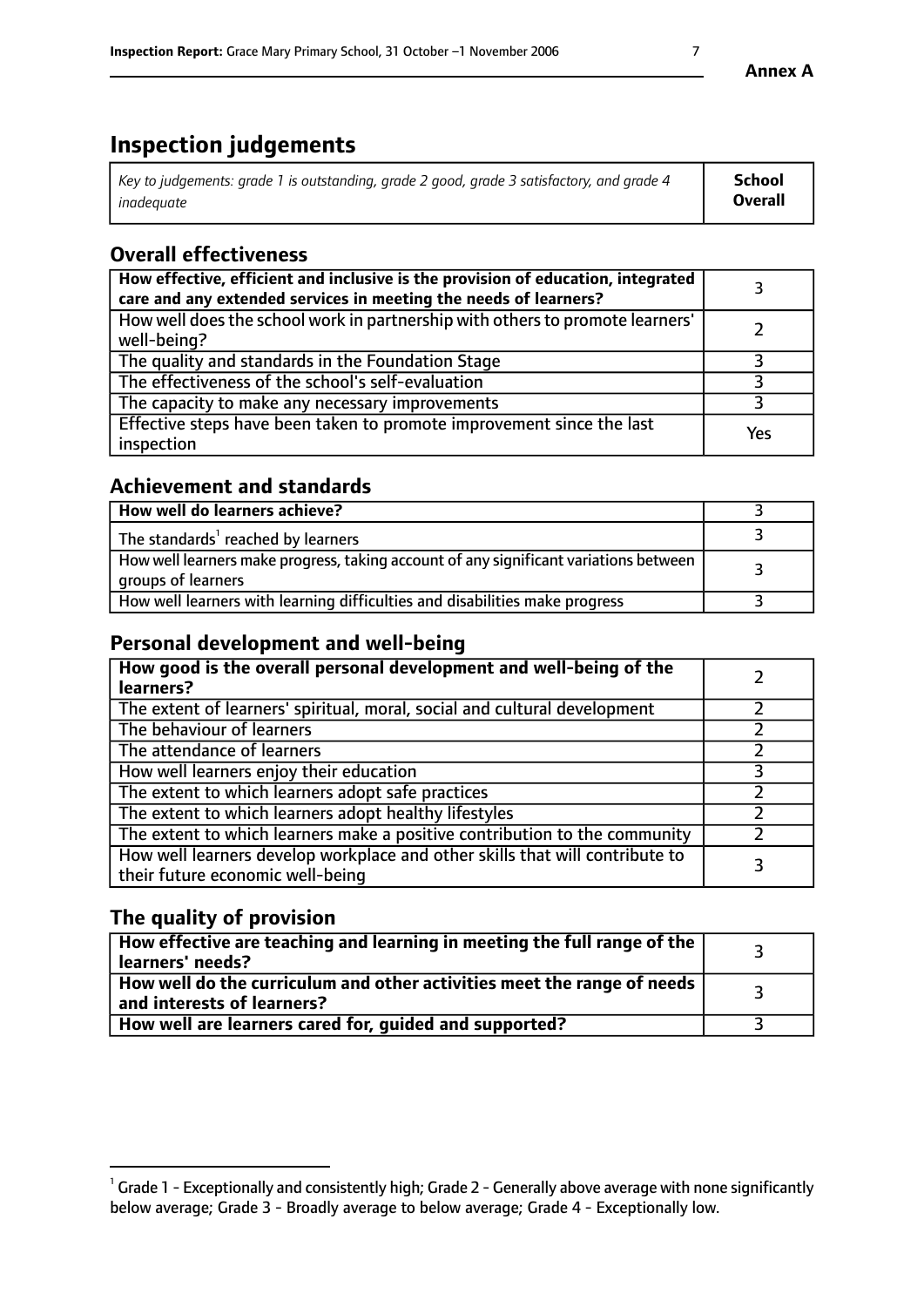# **Leadership and management**

| How effective are leadership and management in raising achievement<br>and supporting all learners?                                              |           |
|-------------------------------------------------------------------------------------------------------------------------------------------------|-----------|
| How effectively leaders and managers at all levels set clear direction leading<br>to improvement and promote high quality of care and education |           |
| How effectively performance is monitored, evaluated and improved to meet<br>challenging targets                                                 | 3         |
| How well equality of opportunity is promoted and discrimination tackled so<br>that all learners achieve as well as they can                     |           |
| How effectively and efficiently resources, including staff, are deployed to<br>achieve value for money                                          | 3         |
| The extent to which governors and other supervisory boards discharge their<br>responsibilities                                                  | 3         |
| Do procedures for safequarding learners meet current government<br>requirements?                                                                | Yes       |
| Does this school require special measures?                                                                                                      | No        |
| Does this school require a notice to improve?                                                                                                   | <b>No</b> |